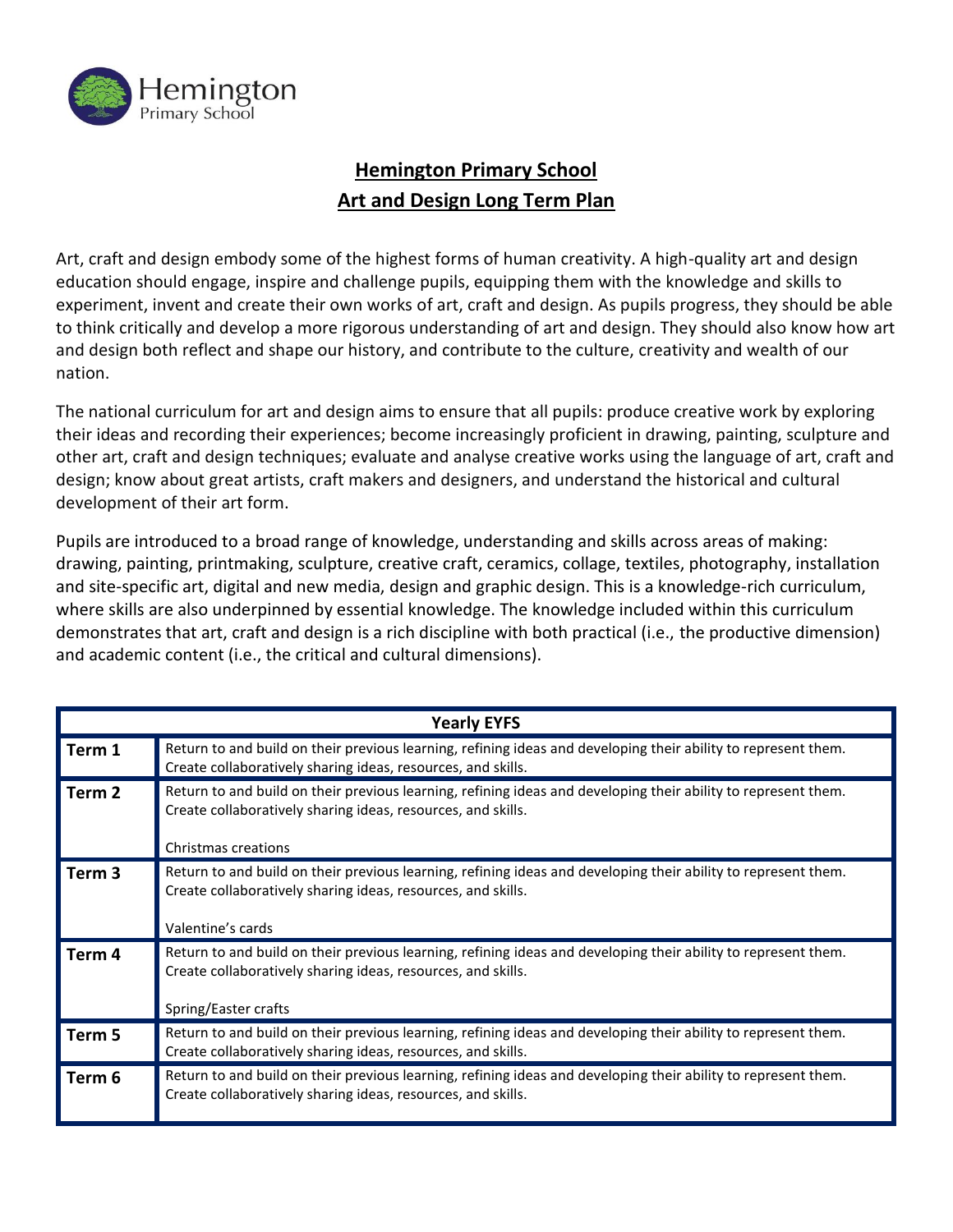

#### **Hemington School Art 2022-23**

| Year A            | <b>Nightingale Infant Class</b>                                                                                             | <b>Brunel Junior Class</b>                                                                                                                                                      |
|-------------------|-----------------------------------------------------------------------------------------------------------------------------|---------------------------------------------------------------------------------------------------------------------------------------------------------------------------------|
| Term 1            | <b>Drawing Painting</b><br>Experiment with a variety of media<br>Draw from imagination & memory                             | <b>Drawing Self Portraits</b><br>Use a variety and combination of media                                                                                                         |
| Term <sub>2</sub> | <b>Textiles &amp; Collage Christmas decoration</b><br>Join materials using glue and a stitch. Use<br>needles & thread & sew | <b>Sculpture Wire and papier Mache Large</b><br><b>Structures</b><br>Contemporary Artists - Picasso, Anthony<br>Gormley, Henry Moore, Kara Walker<br>(contemporary, conceptual) |
| Term <sub>3</sub> | <b>Painting Aboriginal Art</b><br>Mixing & adding white, create colour wheels,<br>experiment with textures                  | <b>Wax Resist - Landscapes</b><br>Inspired by landscape artists across movements:<br>Turner, Constable, Cezanne, Van Gogh, Hockney                                              |
| Term <sub>4</sub> | <b>Sculpture Dinosaur</b><br>Rolled up paper, straws, card etc.<br>Use techniques - rolling, cutting, moulding,<br>carving  |                                                                                                                                                                                 |
| Term <sub>5</sub> | Printing<br>Use simple objects to create prints/patterns -<br>veg prints                                                    | Painting Neo/Post-Impressionism, Pointillism<br>Manet, Monet, Renoir, Seurat, Cassatt<br>Use of colour, shading and variety of tools                                            |
| Term <sub>6</sub> | <b>Drawing Painting</b>                                                                                                     | <b>Drawing and Painting</b><br><b>Ancient Art: Cave Painting</b><br>Use a variety of media                                                                                      |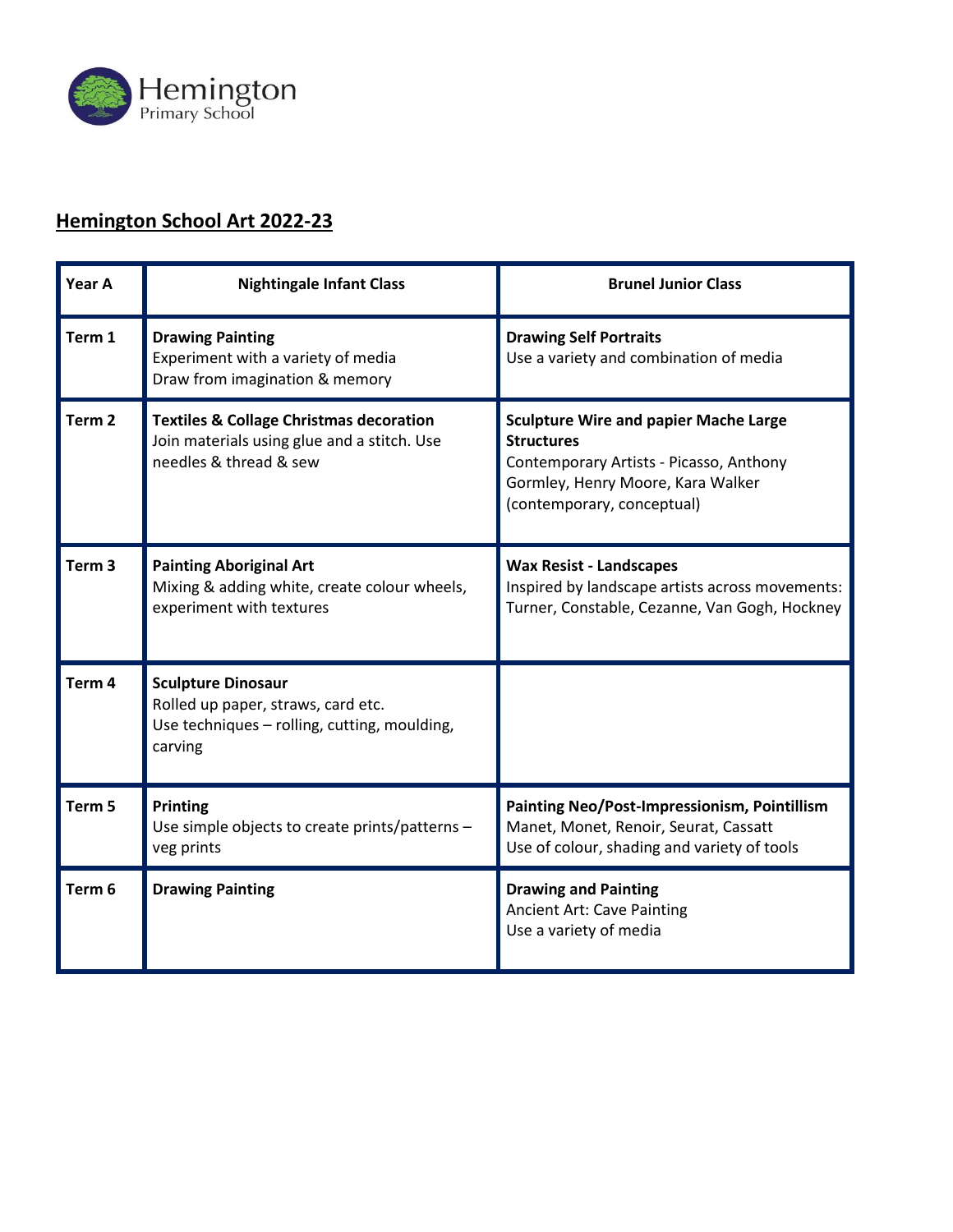

# **Hemington School Art 2023-24**

| Year B            | <b>Nightingale Infant Class</b>                                                                                                | <b>Brunel Junior Class</b>                                                                                 |
|-------------------|--------------------------------------------------------------------------------------------------------------------------------|------------------------------------------------------------------------------------------------------------|
| Term 1            | <b>Painting Portraits</b><br>Variety of tools & techniques, brush size,<br>mixing primary colours to make secondary<br>colours | <b>Painting Rainforest and Jungle</b><br>Frida Kahlo & Rousseau                                            |
| Term <sub>2</sub> | <b>Collage including textiles</b><br>Mix materials to create texture<br><b>Fire Pictures</b><br><b>Jackson Pollock</b>         | Drawing using a variety of media; stencilling<br>Banksy, Jean-Michelle Basquiat -<br>drawing/pastels/inks/ |
| Term <sub>3</sub> | Drawings pencils, pastels<br>Use a variety of tools to explore the use of<br>line, shape, colour                               | <b>Painting</b><br>landscapes watercolour, tints                                                           |
| Term 4            | <b>Printing</b><br>Significant people<br>Lowry, William Morris                                                                 | Printing Bath & Mediterranean architecture<br>Reduction block printing using Gaudi as<br>inspiration       |
| Term <sub>5</sub> | <b>Sculpture</b><br>Explore range of materials including clay                                                                  | <b>Sculpture Clay</b><br>Clay slabs; Greek Pottery pinch pots, patterns<br>and friezes                     |
| Term <sub>6</sub> |                                                                                                                                |                                                                                                            |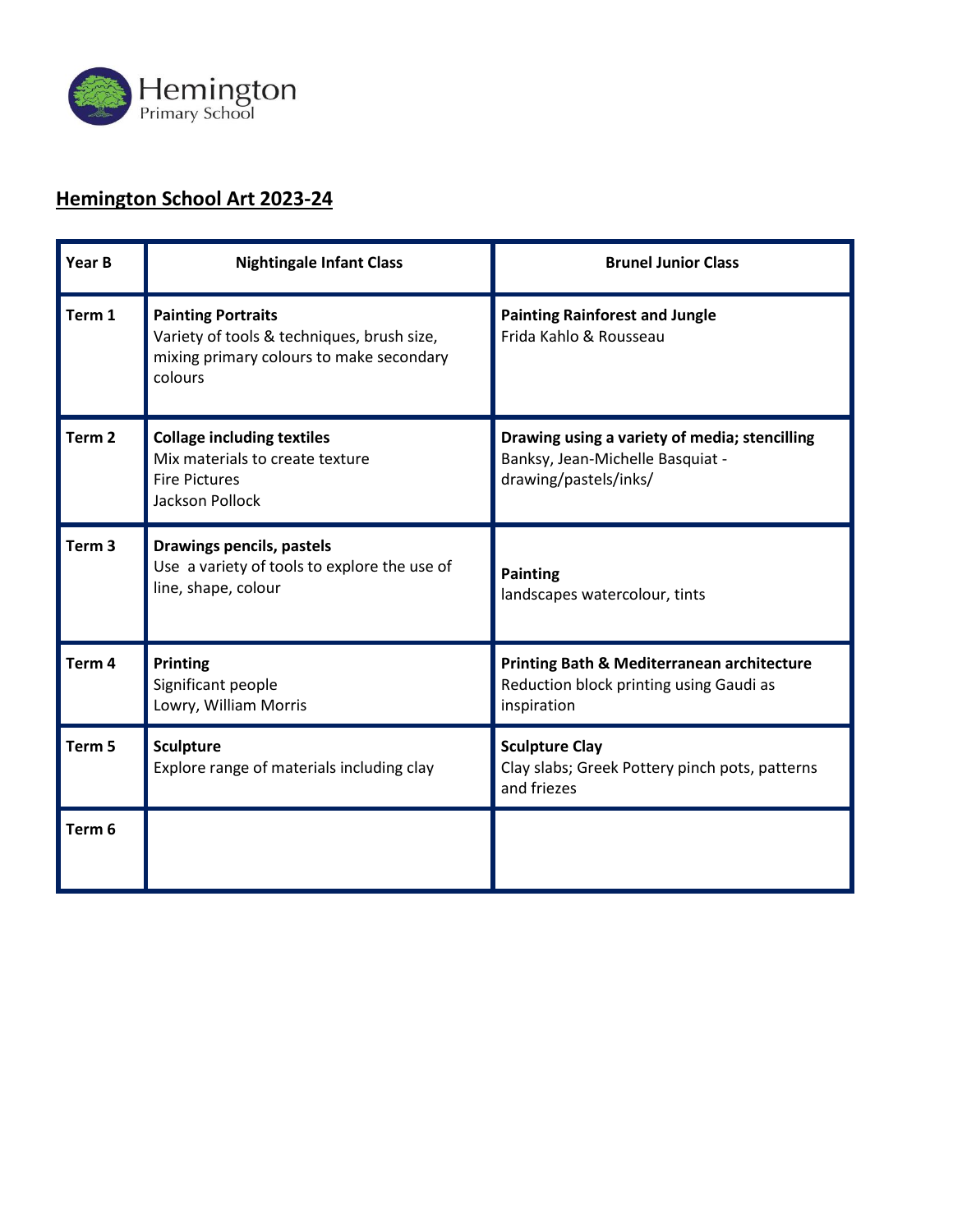

## **Hemington School Art 2024-25**

| Year C            | <b>Nightingale Infant Class</b>                                                                                           | <b>Brunel Junior Class</b>                                                                                            |
|-------------------|---------------------------------------------------------------------------------------------------------------------------|-----------------------------------------------------------------------------------------------------------------------|
| Term 1            | <b>Drawing Painting</b><br>Experiment with a variety of media<br>Draw from imagination and memory                         | <b>Drawing Observational Still Life</b><br>Use a variety and combination of media; line,<br>shape, tone               |
| Term <sub>2</sub> | <b>Textiles &amp; Collage</b><br>Join materials using glue and a stitch. Use needles<br>and thread to sew                 | <b>Sculpture Mod Roc</b><br>Ancient Egyptian Canopic Jar                                                              |
| Term <sub>3</sub> | <b>Painting Aboriginal Art</b><br>Mixing & adding white, create colour wheels,<br>experiment with textures                | Printing/Applique Ndebele Block fabric printing<br>and fabric painting                                                |
| Term <sub>4</sub> | <b>Sculpture Dinosaur</b><br>Rolled up paper, straws, card etc<br>Use techniques - rolling, cutting, moulding,<br>carving |                                                                                                                       |
| Term <sub>5</sub> | Printing<br>Use simple objects to create prints/patterns - veg<br>prints                                                  | <b>Painting USA</b><br>Georgia O'Keefe flowers                                                                        |
| Term 6            | <b>Drawing Painting</b>                                                                                                   | <b>Collage (including textiles) Painting Tudor</b><br><b>Portraits</b><br><b>Interpreting Tudor Portraits Holbein</b> |